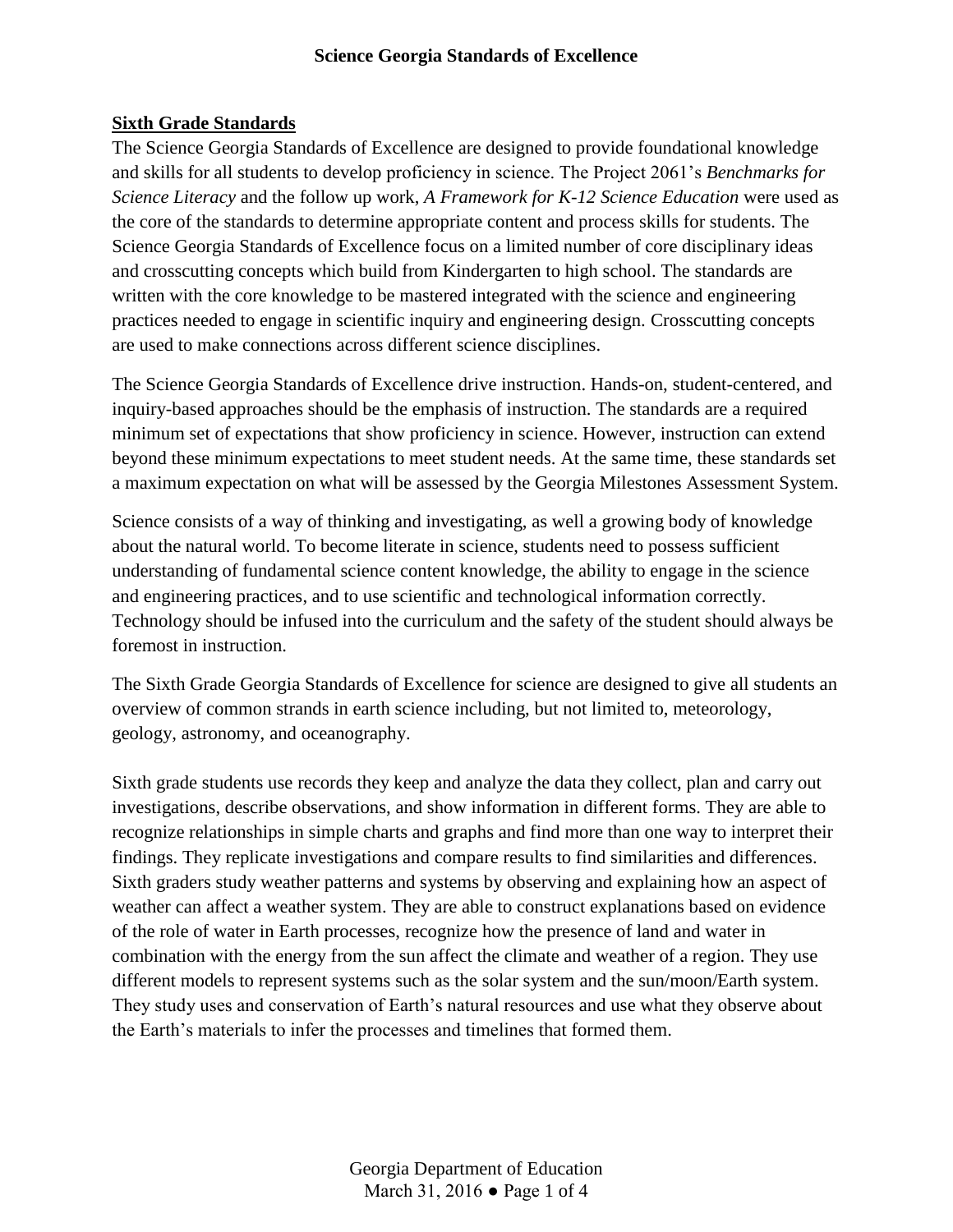### **Earth and Space Science**

## **S6E1. Obtain, evaluate, and communicate information about current scientific views of the universe and how those views evolved.**

a. Ask questions to determine changes in models of Earth's position in the solar system, and origins of the universe as evidence that scientific theories change with the addition of new information.

(*Clarification statement:* Students should consider Earth's position in geocentric and heliocentric models and the Big Bang as it describes the formation of the universe.)

- b. Develop a model to represent the position of the solar system in the Milky Way galaxy and in the known universe.
- c. Analyze and interpret data to compare and contrast the planets in our solar system in terms of:
	- size relative to Earth,
	- surface and atmospheric features,
	- relative distance from the sun, and
	- ability to support life.
- d. Develop and use a model to explain the interaction of gravity and inertia that governs the motion of objects in the solar system.
- e. Ask questions to compare and contrast the characteristics, composition, and location of comets, asteroids, and meteoroids.

## **S6E2. Obtain, evaluate, and communicate information about the effects of the relative positions of the sun, Earth, and moon.**

- a. Develop and use a model to demonstrate the phases of the moon by showing the relative positions of the sun, Earth, and moon.
- b. Construct an explanation of the cause of solar and lunar eclipses.
- c. Analyze and interpret data to relate the tilt of the Earth to the distribution of sunlight throughout the year and its effect on seasons.

## **S6E3. Obtain, evaluate, and communicate information to recognize the significant role of water in Earth processes.**

- a. Ask questions to determine where water is located on Earth's surface (oceans, rivers, lakes, swamps, groundwater, aquifers, and ice) and communicate the relative proportion of water at each location.
- b. Plan and carry out an investigation to illustrate the role of the sun's energy in atmospheric conditions that lead to the cycling of water.

(*Clarification statement:* The water cycle should include evaporation, condensation, precipitation, transpiration, infiltration, groundwater, and runoff.)

> Georgia Department of Education March 31, 2016 ● Page 2 of 4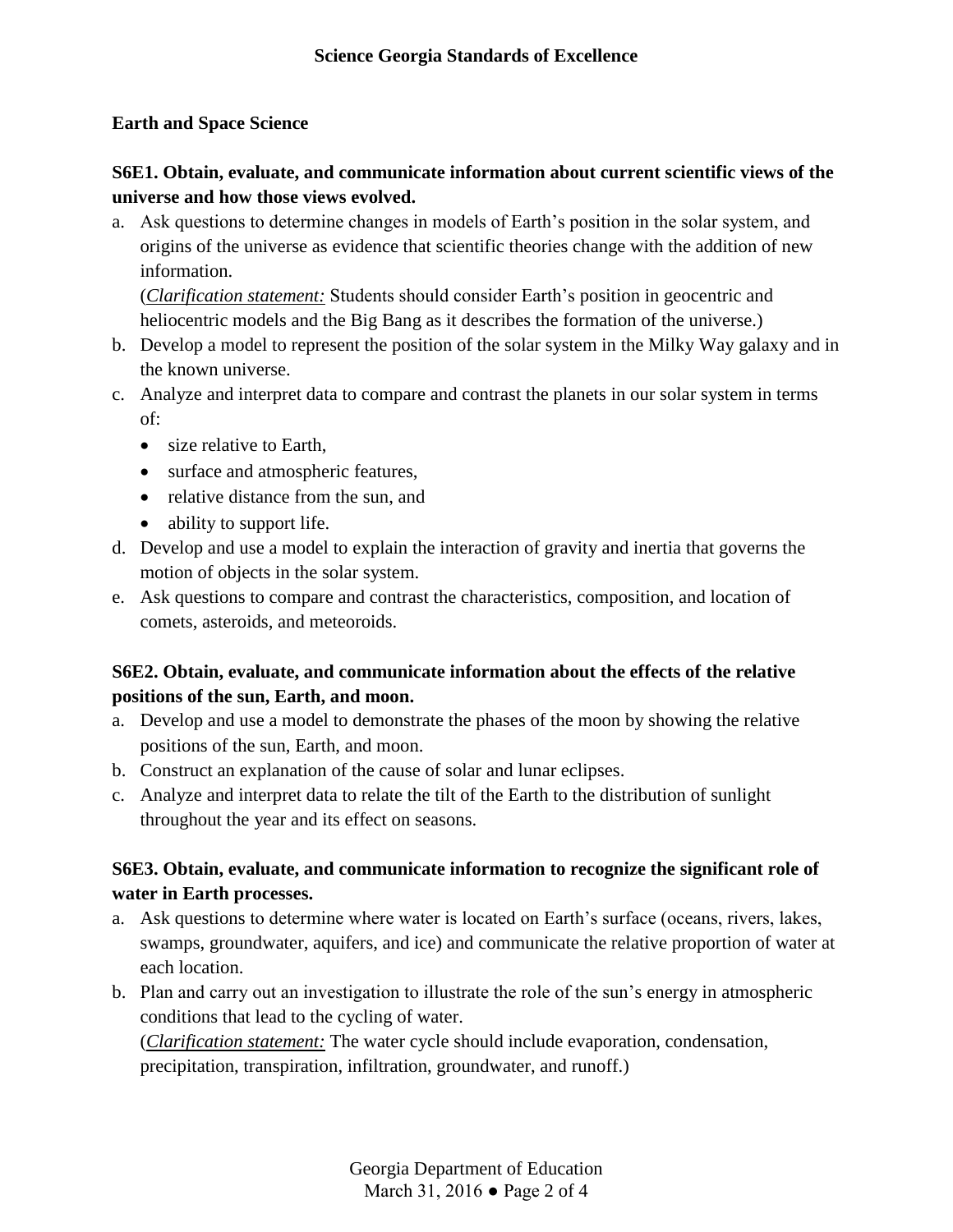- c. Ask questions to identify and communicate, using graphs and maps, the composition, location, and subsurface topography of the world's oceans.
- d. Analyze and interpret data to create graphic representations of the causes and effects of waves, currents, and tides in Earth's systems.

## **S6E4. Obtain, evaluate, and communicate information about how the sun, land, and water affect climate and weather.**

- a. Analyze and interpret data to compare and contrast the composition of Earth's atmospheric layers (including the ozone layer) and greenhouse gases. (*Clarification statement:* Earth's atmospheric layers include the troposphere, stratosphere, mesosphere, and thermosphere.)
- b. Plan and carry out an investigation to demonstrate how energy from the sun transfers heat to air, land and water at different rates. (*Clarification statement:* Heat transfer should include the processes of conduction, convection, and radiation.)
- c. Develop a model demonstrating the interaction between unequal heating and the rotation of the Earth that causes local and global wind systems.
- d. Construct an explanation of the relationship between air pressure, weather fronts, and air masses and meteorological events such as tornados and thunderstorms.
- e. Analyze and interpret weather data to explain the effects of moisture evaporating from the ocean on weather patterns and weather events such as hurricanes.

# **S6E5. Obtain, evaluate, and communicate information to show how Earth's surface is formed.**

- a. Ask questions to compare and contrast the Earth's crust, mantle, inner and outer core, including temperature, density, thickness, and composition.
- b. Plan and carry out an investigation of the characteristics of minerals and how minerals contribute to rock composition.
- c. Construct an explanation of how to classify rocks by their formation and how rocks change through geologic processes in the rock cycle.
- d. Ask questions to identify types of weathering, agents of erosion and transportation, and environments of deposition.

(*Clarification statement:* Environments of deposition include deltas, barrier islands, beaches, marshes, and rivers.)

- e. Develop a model to demonstrate how natural processes (weathering, erosion, and deposition) and human activity change rocks and the surface of the Earth.
- f. Construct an explanation of how the movement of lithospheric plates, called plate tectonics, can cause major geologic events such as earthquakes and volcanic eruptions. (*Clarification statement:* Include convergent, divergent, and transform boundaries.)